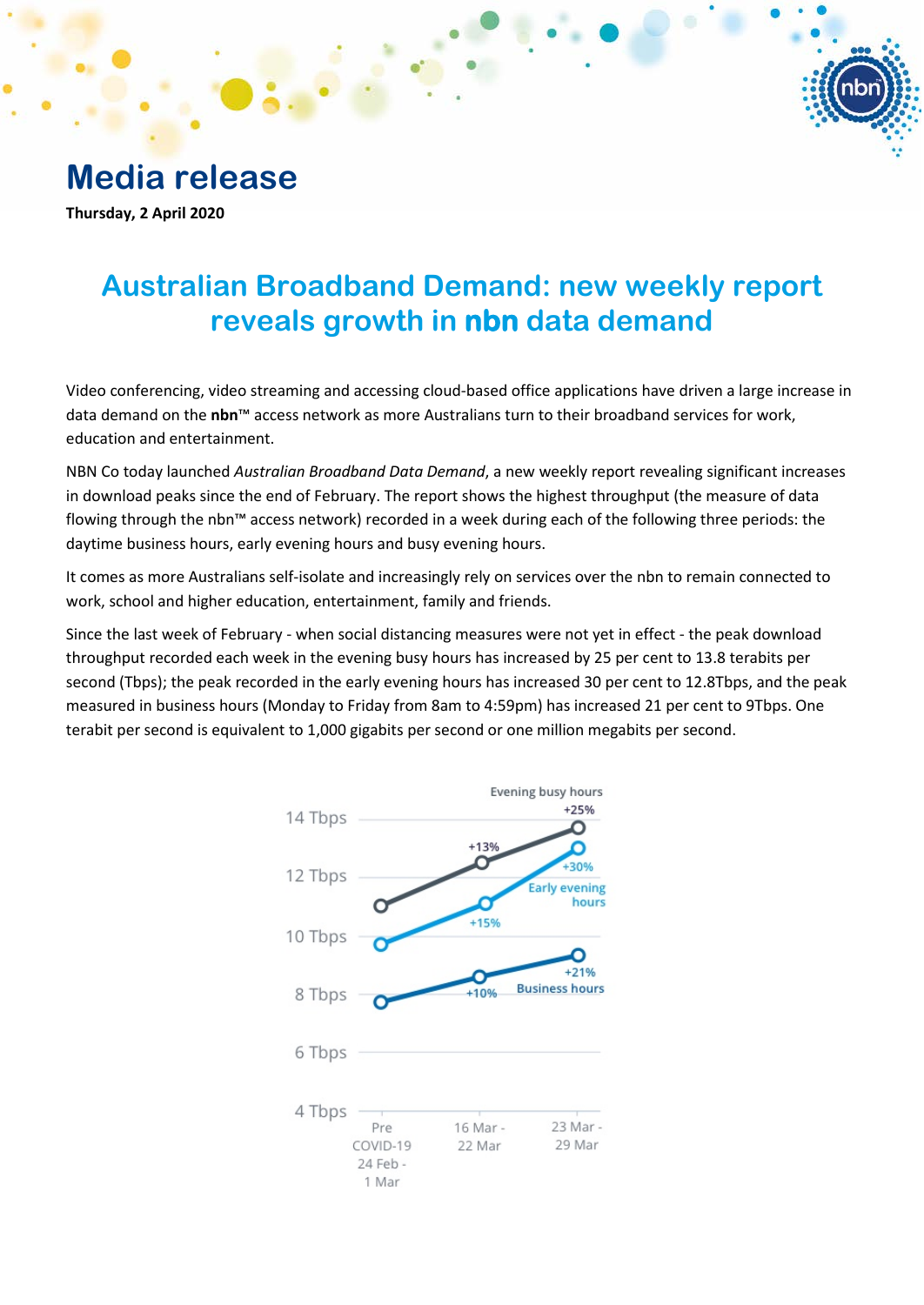While the peak throughput recorded in the daytime business hours has steadily climbed, it remains below the busy evening period when the peak data throughput on the main wholesale service is at its highest. The increases in throughput in the busy evening period also remain well below the maximum capacity available on the nbn.

NBN Co considers the peak throughput metric as the most appropriate measure for growth in data flowing through the network, as it shows when usage is at its highest in each defined period.

While this new metric measures the difference between peaks (which may occur at different times in each defined period), since social distancing measures were implemented, traffic on the nbn main wholesale service has also significantly grown with business hours usage increasing by more than 70 per cent (as shown in the graph below at 11am).



Across all three time periods, NBN Co expects the majority of data usage to be mainly dominated by real-time video streaming, web browsing, social media and online gaming.

However, since the last week of February, there have likely been large increases in the use of video conferencing and business applications as more people work and study from home.

The nbn has been engineered to support large capacity increases today and into the future to support Australia's broadband needs, and as data demand has grown since social distancing measures were implemented to slow the spread of COVID-19, services over the nbn have continued to perform well.